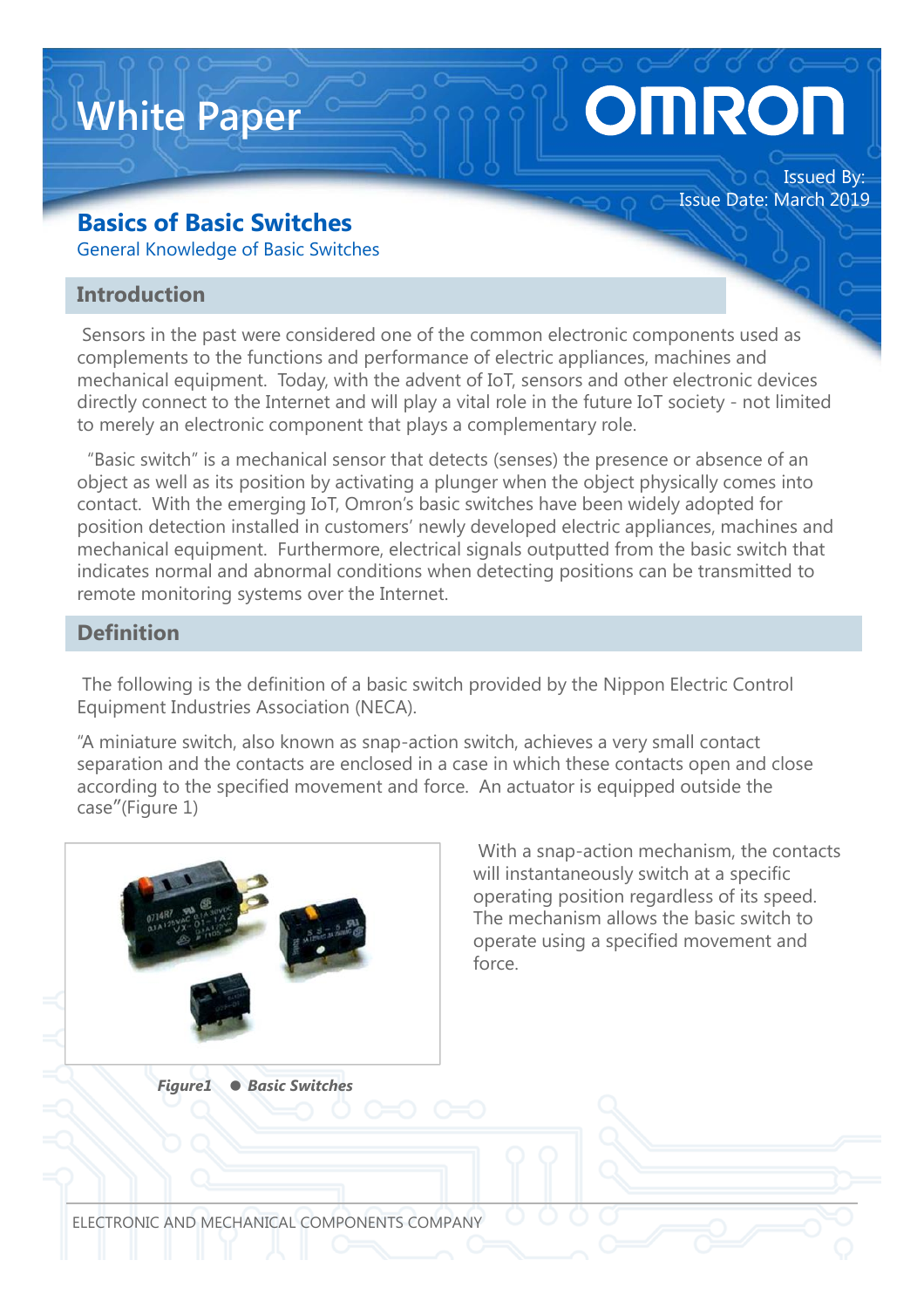## **White Paper**

#### **Basics of Basic Switches**

General Knowledge of Basic Switches

#### **Features**

<Miniature and high-capacity switch>

In general, when the switch closes the electrical circuit, an electric spark, known also as an electric arc, occurs between the contacts. The greater the amplitude of the current, the higher the tendency of arc becomes and it takes longer time to arc when the switch is closed slowly, which causes contact wear. With snap-action basic switch, contacts are instantaneously switched which reduces the chance for arcing. Miniature basic switch is capable of controlling a circuit with relatively high currents while it requires less mounting space.

OMRON

<High accuracy switching>

A basic switch allows switching at approximately the same actuation point in repeated on and off operation and hence has very small position detection error. They are suited for applications where high level of repeat accuracy is required. This is a feature unique to snapaction basic switch.

<Durability>

Basic switch provides high durability as it reduces the arcing time and minimizes contact damage from arcing.

<Clicking sound and feel of basic switch button>

Snap-action basic switch produces a unique clicking sound and snap-action feel that are immediately recognizable.

#### **Types of Basic Switch**

Basic switch is available in four different types: miniature, subminiature, ultra-subminiature, and non-of-the-above switches. Basic switches are used in many applications including home appliances and industrial machinery(Figure 2).

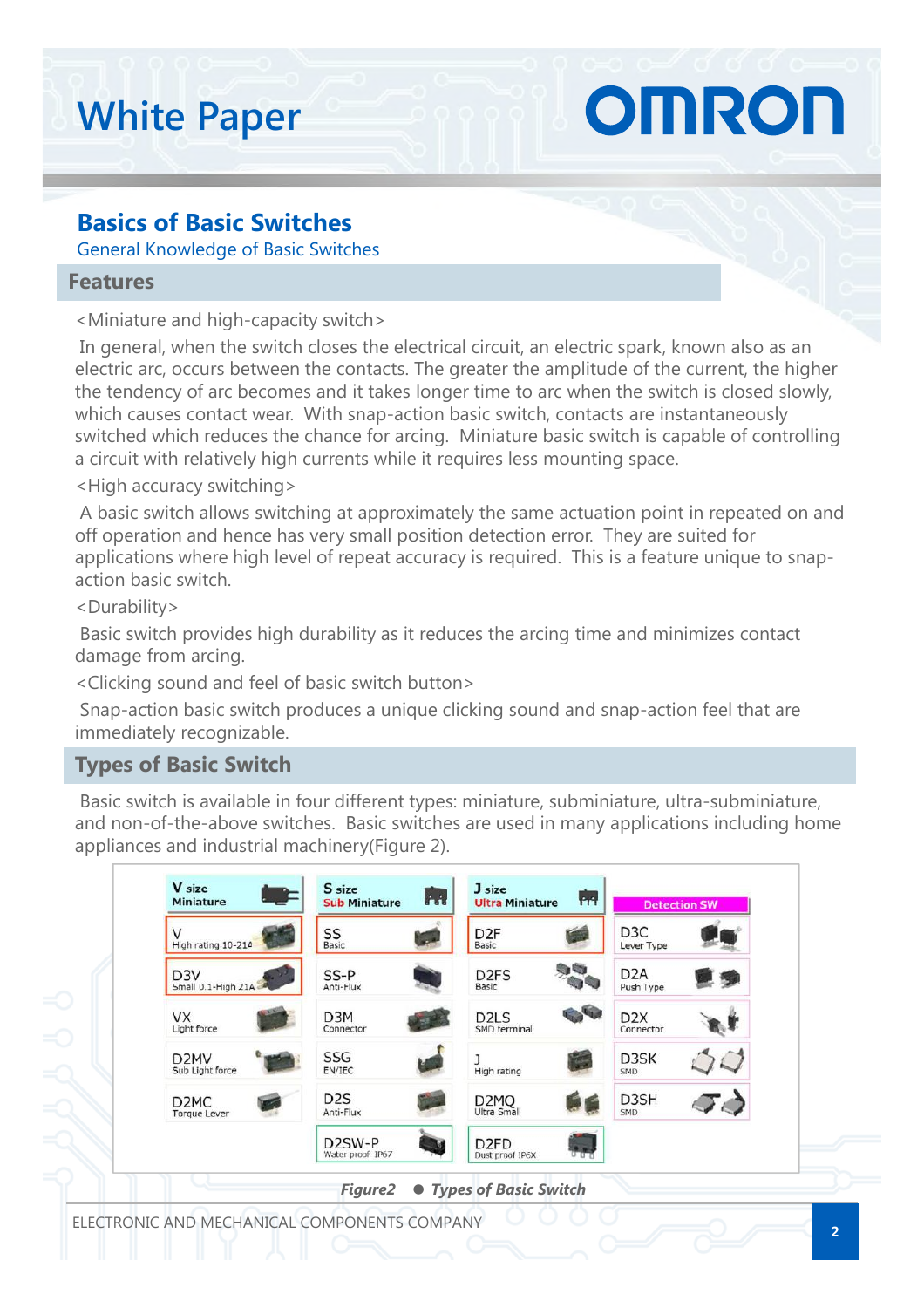#### OMRON **White Paper Basics of Basic Switches** General Knowledge of Basic Switches **Basic structure** Basic parts of a basic switch include (1) an actuator; (2) snap-action mechanism; (3) electrical contacts; (4) terminals; and (5) a switch case. The descriptions of these parts are described below(Figure 3). 1) Actuator 2) Snap-action mechanism 3) Electrical contact Transmits external force and Performs a snap action using a A pair of contacts touch and action to the internal spring superior conductive spring separate to ensure opening and mechanism of the switch



*Figure 3 ● Basic structure of Basic Switches*

#### (1) Actuator

An actuator transmits external force and action received such as from an operating body, to the internal spring mechanism of the switch. Various types of actuators are selected to match the shape and movement of the operating body. Typical actuators include pinplunger, hinge lever and hinge roller lever types (Figure 4).

A pin-plunger type actuator is appropriate for linear short stroke action, to allow position detection with high degree of accuracy. A hinge lever type has more design flexibility as it has longer stroke length and is suitable for a variety of applications. A hinge roller lever is suitable for high-speed operating condition such as high-speed cam operation.

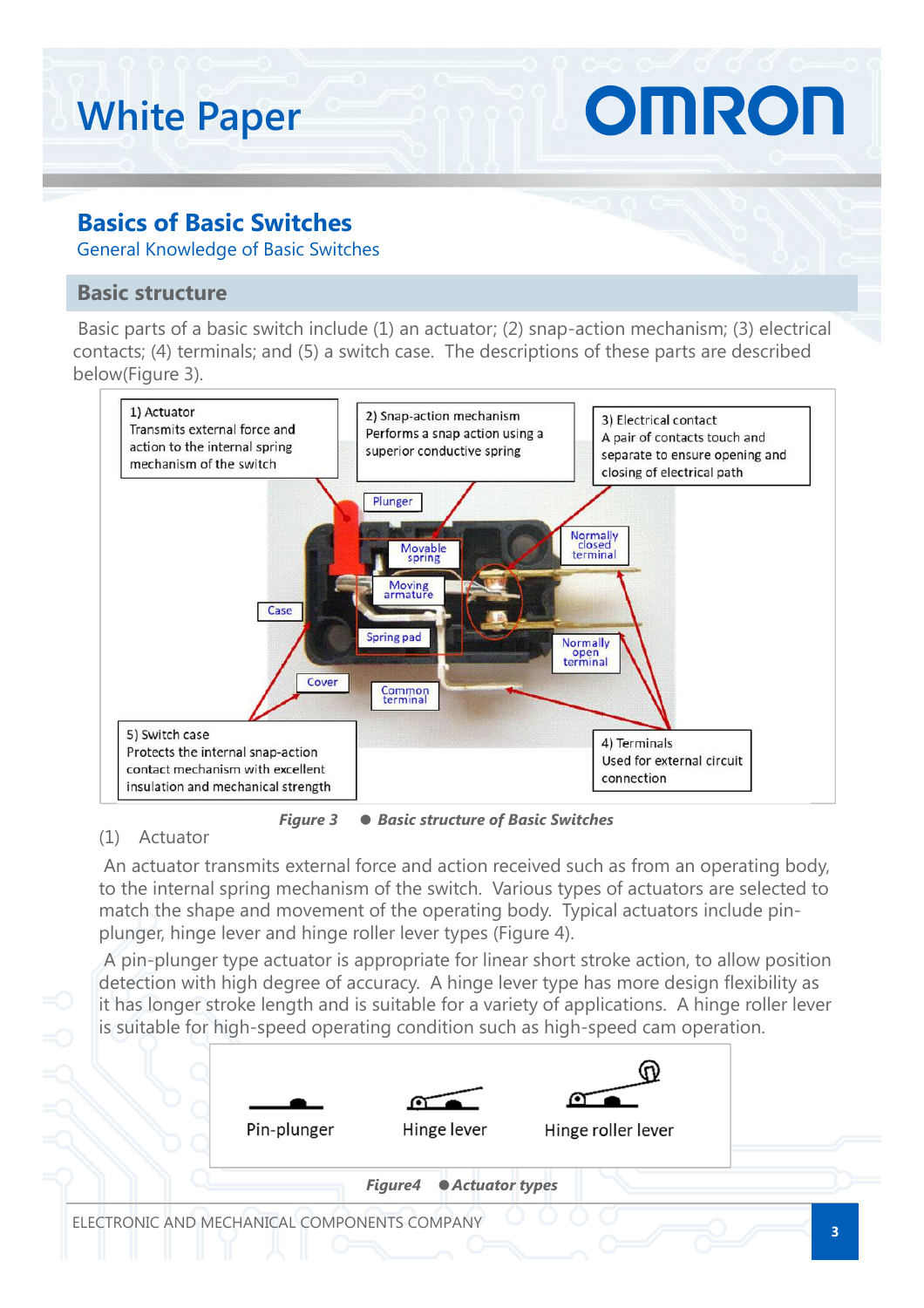### OMRON **White Paper**

#### **Basics of Basic Switches**

#### General Knowledge of Basic Switches

(2) Snap-action mechanism

Parts of a snap-action mechanism include a movable spring, a moving armature, a common terminal, and a spring pad. When force is applied to a plunger, it increases the force of the moving spring on the moving armature at which it moves downward immediately after the plunger approaches a specific operating point and the moving contact switches from normally closed position to normally open position (terminal).

To give a better image of this movement, imagine bending a flexible plastic writing board (that you place under a sheet of writing paper to provide smooth writing surface), and as you press the top of the arch of the bent board downward, the arch springs towards the other side when it reaches a certain point. This movement of a flexible plastic writing board is very similar to that of a snap-action mechanism.

(3) Electrical contact

An electrical contact plays a main and critical role in the basic switch operation that opens and closes (on and off) the electrical circuit. The choices of contact material and shape to be used depend on the circuit voltage and the current flow. Most commonly used materials are gold or gold-plated, silver or silver-plated, or gold-silver alloy. Choices of contact forms include cross-bar type and rivet type (Figure 5).



(4) Terminals



Terminals connect the switch and the external circuit. There are several types of terminals for electrical connections including soldering terminals, tab terminals (quickconnect), screw terminals, and PCB terminals (Figure 6).

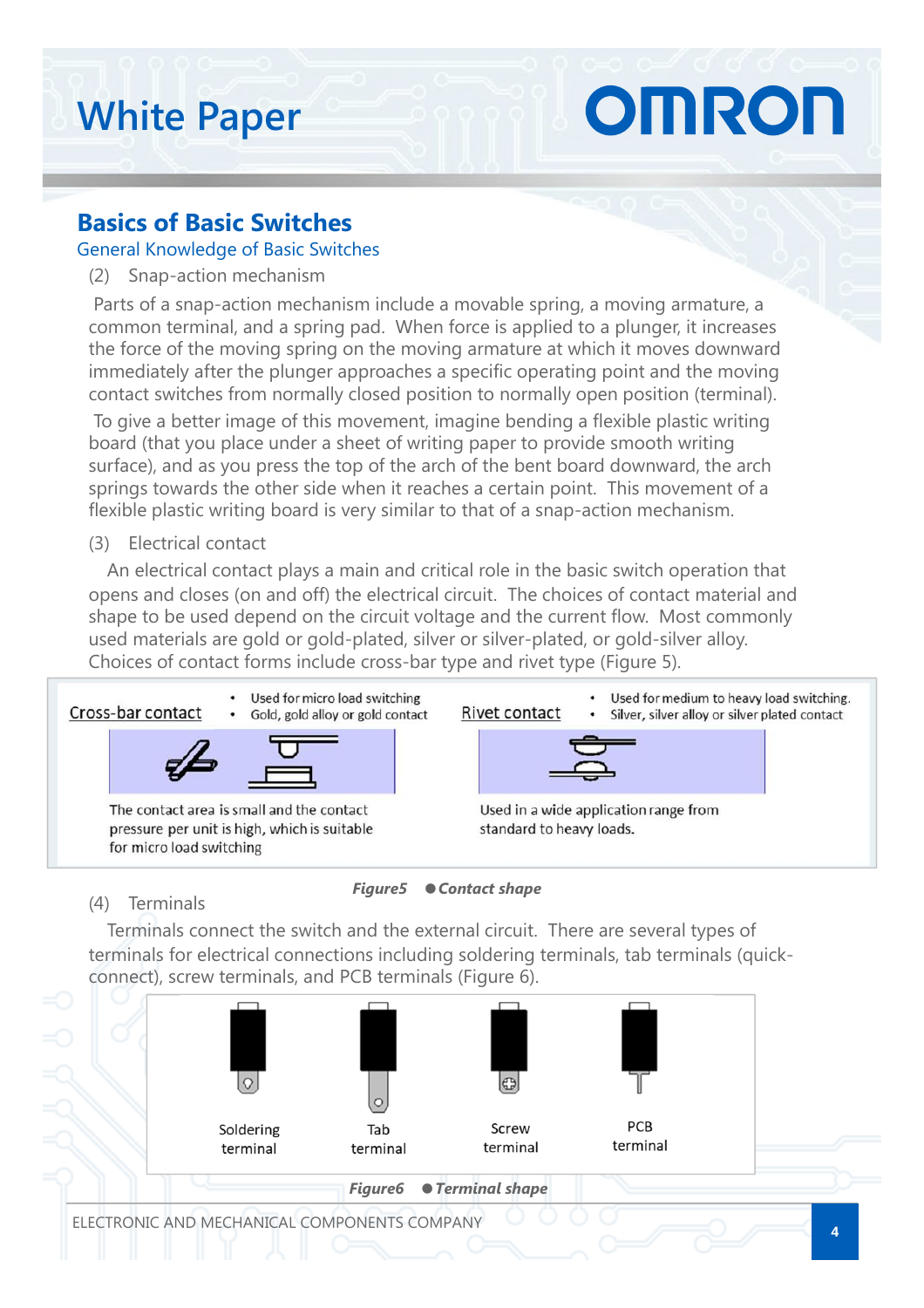## OMRON **White Paper**

#### **Basics of Basic Switches**

General Knowledge of Basic Switches

(5) Switch case

A switch case protects the enclosed snap-action contact mechanism. There are two major materials for switch cases: recyclable thermoplastic resin and non-recyclable thermosetting resin. Thermoplastic resin is the most common material used, but in applications where high mechanical strength, heat resistance, and flame retardance are required, thermosetting resin is used.

It is crucial for the position detecting function of basic switch used in different applications to have durability (robustness) and failure-free (reliability). Omron has succeeded in reducing variations in operational characteristics by strictly controlling quality at every single stage in the production process.

Omron basic switches can be customized according to customer requirements and maintain high quality by guaranteeing high accuracy and high reliability based on our long-standing experience and achievements.

#### **Applications**

■ Cover Detections of commercial equipment and industrial machinery

By using switches to detect that the door or cover is set correctly, the professional equipment / industrial machinery can be operated correctly and safely. By using a small size basic switch equipped with a highly flexible actuator, and adjusting the operating force and stroke, the movement of the door or cover in a limited space can be reliably detected.

■ Position detection of built-in parts of equipment requiring remote communication

For devices that automatically operate by remote control such as IOT devices, switches can detect that the built-in components are operating correctly, and prevent them from pinching and interference, enabling safe operation.